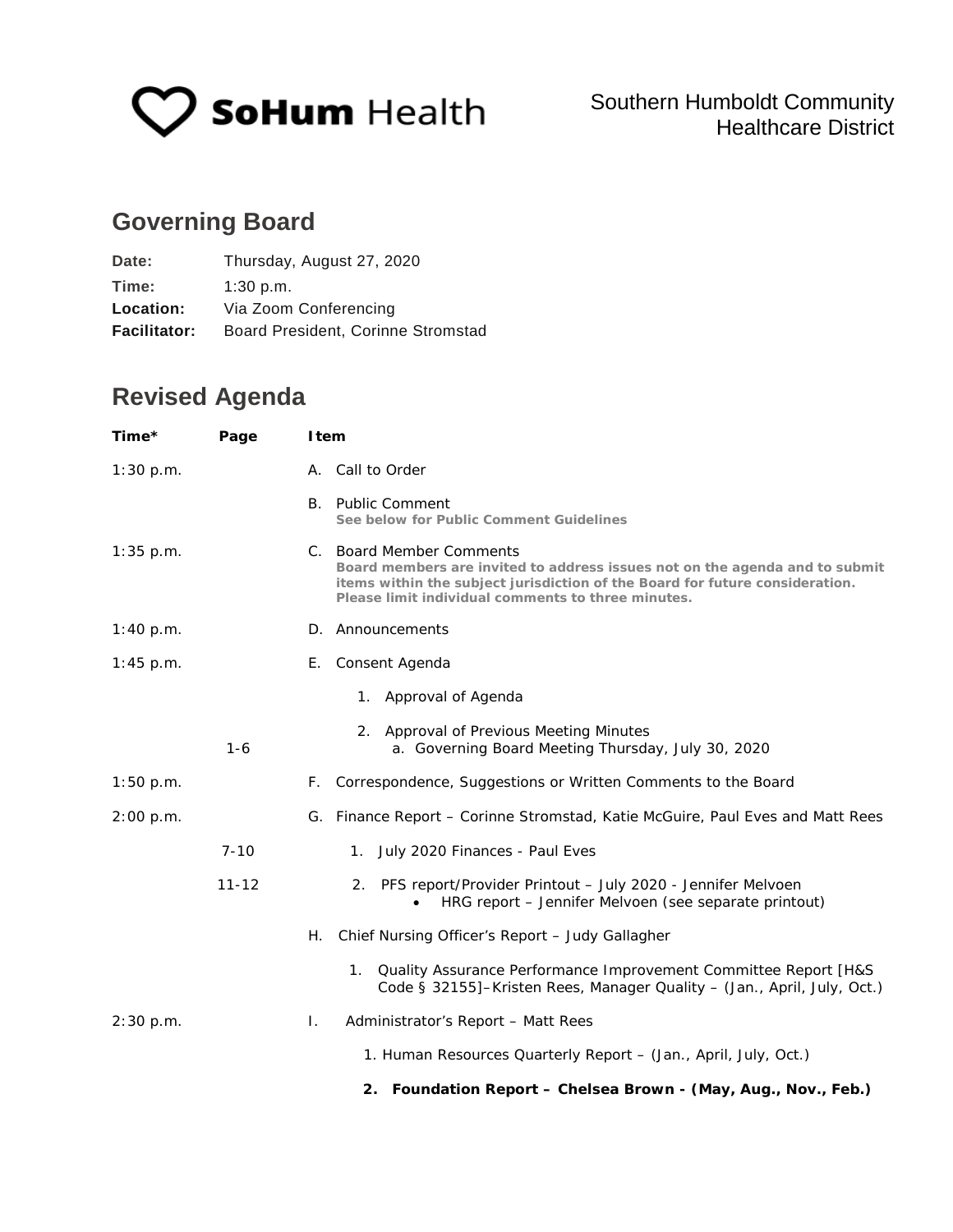- J. Old Business
	- 1. Organizational Chart Updates Matt Rees, Corinne Stromstad, and David Ordoñez
- 3:00 p.m. K. New Business
	- 1. **Approval of Resolution 20:13** Policies and Procedures (See separate packet)
	- L. Meeting Evaluation
	- M. Parking Lot
		- 1. Moving towards a smoke free campus
		- 2. Governing Board retreat
	- N. Next Meeting Thursday, September 24, 2020
		- 1. QAPI Meeting Tuesday, September 8, 2020 at 2:30 p.m.
		- 2. Med Staff Meeting Wednesday, September 9, 2020, at 1:00 p.m.
	- O. Adjourn to Closed Session
	- P. Closed Session
		- 1. Approval of Previous Closed Session Minutes a. Closed Session Special Governing Board Meeting July 30, 2020
		- 2. Quality/Risk Management Report [H&S Code § 32155] Judy Gallagher, CNO
		- 3. Medication Error Reduction Plan Committee Report [H&S Code § 32155] – Judy Gallagher, CNO
		- 4. Medical Staff Appointments/Reappointments [Gov. Code § 54957]

## **Approval of Resolution 20:14**

- a. Surrender Kurapati, M.D. Associate Diagnostic Teleradiology – 09/01/20 – 08/31/22
- b. David Wells, M.D. Associate Diagnostic Teleradiology 09/01/20 – 08/31/22
- c. Peilin Reed, M.D. Associate Diagnostic Teleradiology 09/01/20 – 08/31/22
- 5. Next Meeting Thursday, September 24, 2020
- Q. Adjourn Closed Session